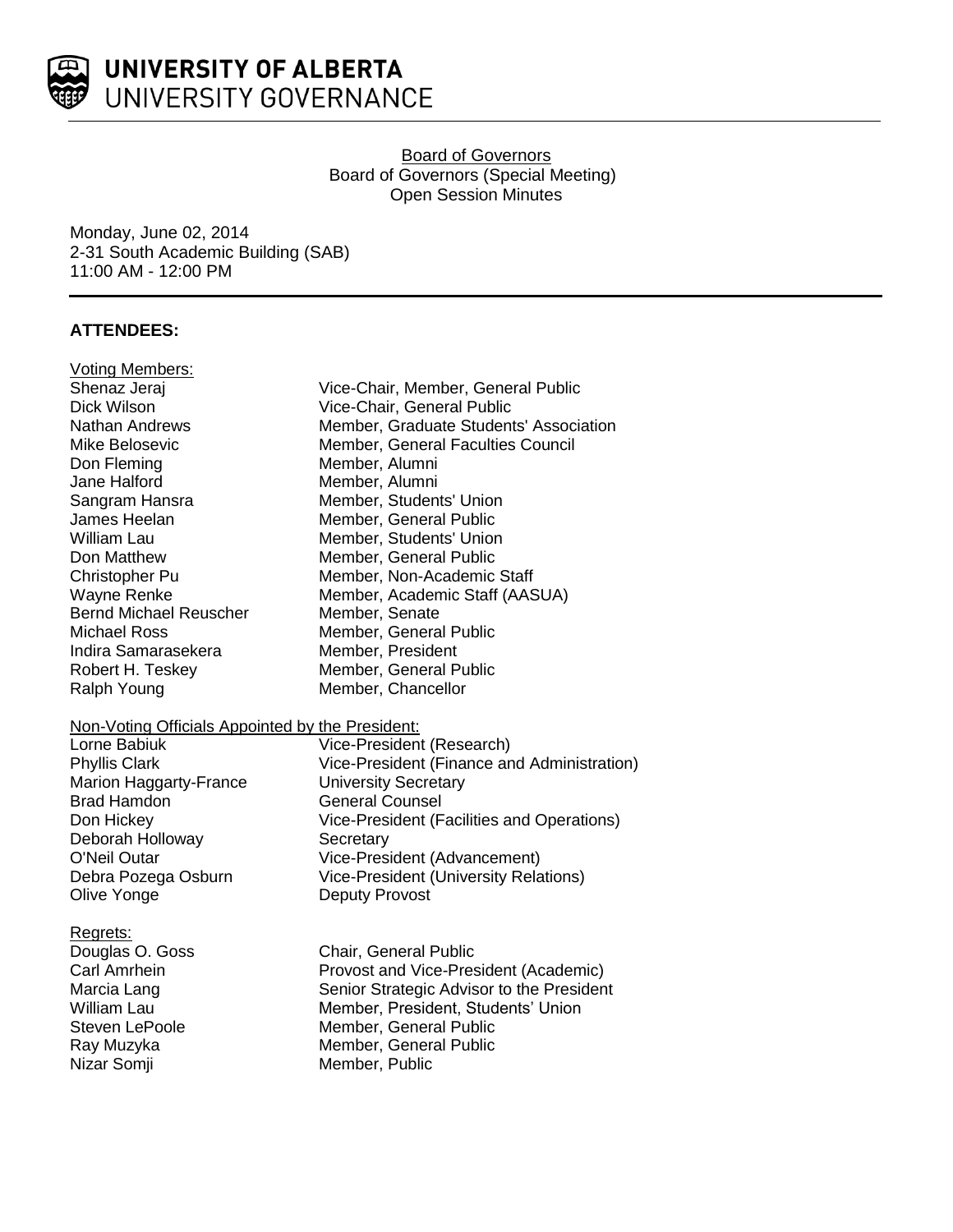| Presenter(s):        |                                                                                                                                 |
|----------------------|---------------------------------------------------------------------------------------------------------------------------------|
| Don Matthew          | Member, Board of Governors                                                                                                      |
| <b>Phyllis Clark</b> | Vice-President (Finance and Administration), Office of the Vice-President<br>(Finance and Administration)                       |
| <b>Martin Coutts</b> | Associate Vice-President (Finance and Supply Management Services), Office<br>of the Vice-President (Finance and Administration) |
| Shenaz Jeraj         | Member, Board of Governors                                                                                                      |
| Lorne Babiuk         | Vice-President (Research), Office of the Vice-President (Research)                                                              |

Staff:

Deborah Holloway, Board Secretary and Manager of Board Services Geeta Sehgal, Acting Assistant Board Secretary

# **OPENING SESSION**

1. Call to Order

*Presenter(s)*: Shenaz Jeraj

Ms Holloway confirmed that the attendance constituted quorum. The Acting Chair called the meeting to order at 11:00 a.m.

# 2. Approval of the Agenda

Materials before members are contained in the official meeting file.

*Presenter(s)*: Shenaz Jeraj

The Vice-President (Research) requested that an additional item be added to the agenda, as Item 5.

The motion was moved and seconded.

| THAT the Board of Governors approve the Open Session Agenda as presented. |  |
|---------------------------------------------------------------------------|--|
|                                                                           |  |

**Carried**

## 3. Conflict of Interest - Opportunity for Declaration Related to the Agenda

*Presenter(s)*: Shenaz Jeraj

The Acting Chair made note of the following:

• The University of Alberta has policy and procedure in place for Conflict of Interest and Conflict of Commitment, and Board members make annual disclosures.

• In addition, Board members must declare any conflict related to the Board Agenda of each meeting and, in the event of such conflict, absent themselves from the discussion and voting on the item.

• The Post-Secondary Learning Act, Section 16(5) states that: The members of the board must act in the best interests of the university.

The Acting Chair invited members to declare conflicts of interest related to the Open Session Agenda of the meeting.

The Acting Chair observed no declarations and declared that the question was duly asked and answered.

# **ACTION ITEMS**